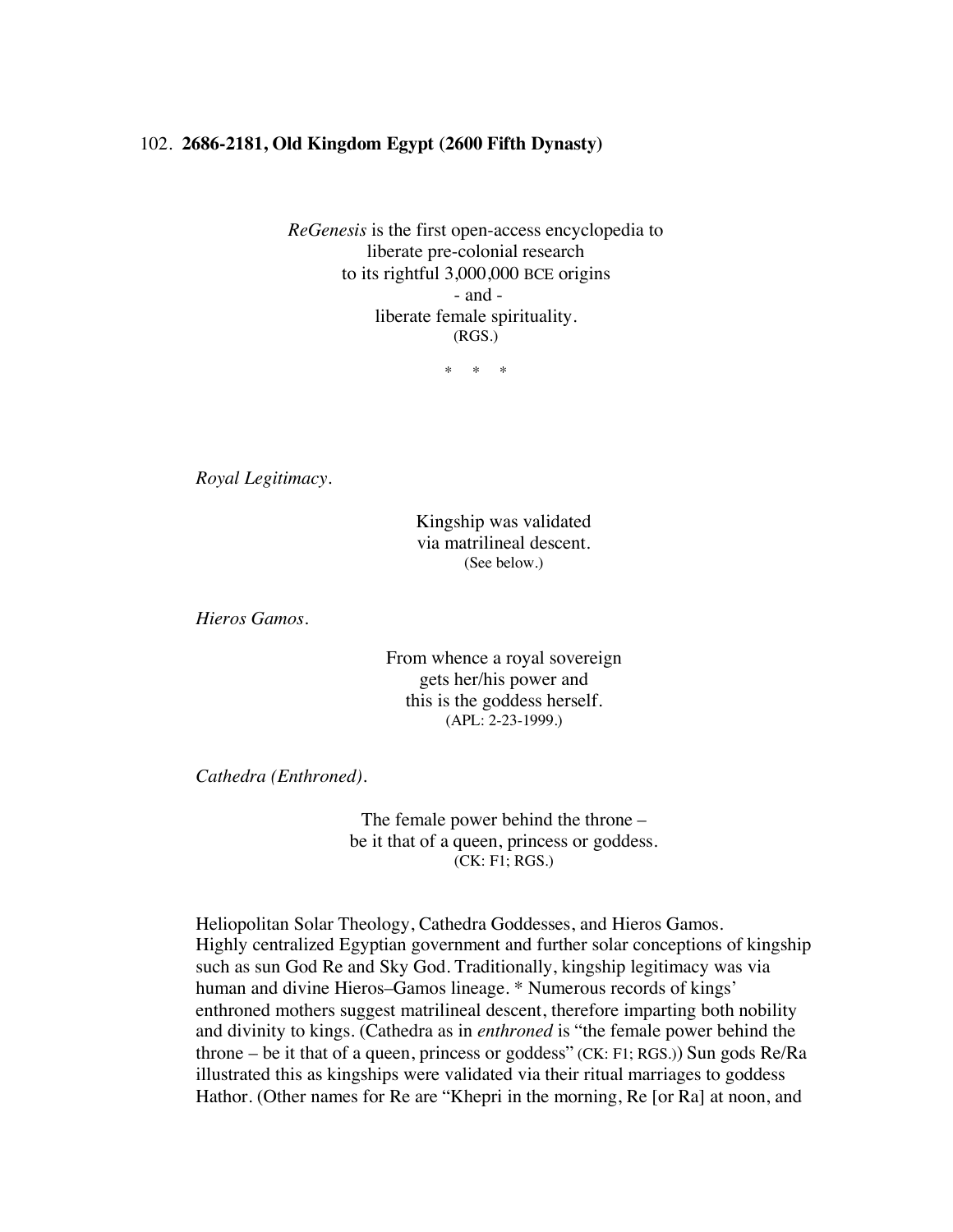Atum/Amon [Atum-Re] in the evening.") (RAE: 31.) \*\* The name of God Re also means, "*completed by absorbing others*." (TGTE.) (Although research indicates that numerous women held positions of royal, economic and religious power, this female power decreased in subsequent periods.) (WER: 1-3; MG: 252-256; TGTE.) \* "Hieros Gamos from whence a royal sovereign gets her/his power and this is the goddess herself (APL: 2-23-1999)."

\*\* Amun or Amun Ra was also known as Amen, Amon, Ammon, or Amoun.

Cathedra is defined as the official chair or throne of one in a position of prominence. Erich Neumann speaks of the seated goddess as the 'original form of the enthroned Goddess' (RG: 29; TGM: 98). As noted in *Re-Genesis* (1999), these 'throned' goddesses were envisioned and subsequently named, cathedra goddesses. This designation is illustrated throughout *Re-Genesis* via extensive GSA photographic images from: Anatolian Alaca Hüyük and Çatal Hüyük, plus Sicily, Egypt, Carthage, Cyprus, Sumer, Spain, Vinca, Greece, Poland, France, Canaan/Israel as well as St. Peter's Basilica in Rome (DM: 115-164; SGM: 32; TGG: 32-39; RG; RGS). (RG & RGS: 7100-6300, Cathedra Goddess of the Beasts, Çatal Hüyük).

Cathedra goddesses from Egypt include the seated bird goddess, Isis or Au–set, translated as *seat* and not infrequently nursing future kings and pharaohs. The seat or chair 'represents the goddess herself (for example, the Egyptian Isis was the throne, as her hieroglyph demonstrates)' (TLG: 87, n. 7). As discussed, the cathedra Goddess of the Beasts from Çatal Hüyük is seated in a chair or throne and in the birthing process. The Virgin Mary at St. Peter's Basilica is also a cathedra goddess/madonna. Bernard Dietrich adds two examples from Beth Shean and Troy VI (TIGR: 8-9). (Of special note is that Egypt and southwest Asia were in ongoing communications and maritime trade at this time. (TIGR: 8-9.)) Additionally, Dietrich speaks to the prevalence of throne goddesses in both Crete as well as Mycenaean rituals, saying that this iconography probably began in Neolithic Anatolia as the origin of the later tree or pillar cults as well as the 'baetyl \* and aniconic divine representations in general' (TIGR: 8-9). Further discussion on the Anatolian cathedra goddess of the beasts to follow. (DM: 115-164; SGM: 32; TGG: 32-39; RGS). (RGS: 7100-6300, Cathedra Goddess of the Beasts, Çatal Hüyük).)

\* (Relative to Greek *baetylus/baetyls,* also note Hebrew Beth el – and – Phoinikian *beit all* means the 'house of the divine.')

Further research on God Ra and matrilineal transitions: 3000-2780, Egyptian Bronze Age. (RGS.)

Further research on the transitions from mother – rite to father – right savior  $*$ Gods: 92,000, Qafzeh or Kafzeh Cave and Ochre Symbolism; 4400-2500, Kurgan Invasions; 4400-2500, Olympus Hera; 4000-3000, Egypt, Africa, and Cathedra Goddesses; 3000-2780, Egyptian Bronze Age; 2370-2316, Akkadian Enheduanna and Inanna's Hymns; 2300, Sumerian Transitions; 2300-2100, Edfu Egypt; 1580,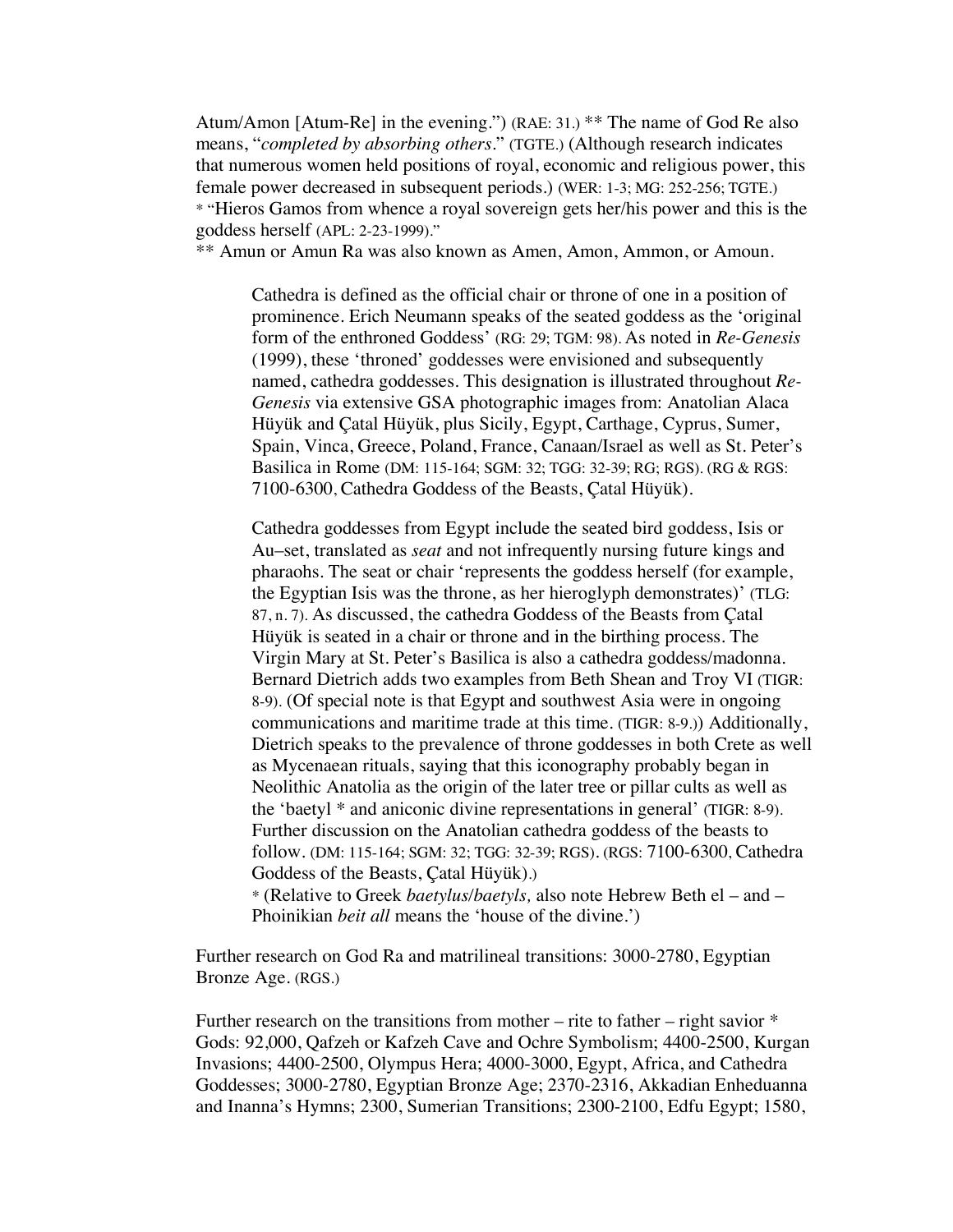Zeus; 1450-1260, Hattusa and Yazilikaya, Anatolia; 1100-800, Iron Age; 1100- 800, Mediterranean Dark Ages; 1000, Double Goddess Transition; 800-500, Archaic Greek Age; 700-550, Apollo at Delphi and Didymaion; 668-626, Sumerian Mythology; 587-500, Demise of Sumerian and Babylonian Goddesses; 323-30, Kom Ombo Temple; and 305-30, Esna Temple. (RGS.) (Also see CE entries: 325, Council of Nicaea and Goddesses and Gods; 431, Council of Ephesus and Virgin Mary, Anatolia; 570, Mohammed's Birth; and 1207-1273, Rumi and Mother.) (RG.)

\* Soteriology: study of God's salvation and ontological concepts of female evil.

Further research on the transitions from goddesses depicted as primary deities to gods depicted as primary deities: 92,000, Qafzeh or Kafzeh Cave and Ochre Symbolism; 4400-2500, Kurgan Invasions; 3000-2780, Egyptian Bronze Age; 2686-2181, Old Kingdom; 2370-2316, Akkadian Enheduanna and Inanna's Hymns; 2300-2100, Edfu Egypt; 1450-1260, Hattusa and Yazilikaya, Anatolia; 1100-800, Iron Age; 1100-800, Mediterranean Dark Ages; 668-626, Sumerian Mythology; and 323-30, Kom Ombo Temple. (RGS.)

Also, research CE entries: 325, Council of Nicaea and Goddesses and Gods; 431, Council of Ephesus and Virgin Mary, Anatolia; 570, Mohammed's Birth; and 1207-1273, Rumi and Mother. (RG.)

The following speaks to the theory that *mankind* is not a one size fits all. Over the centuries, there has been a historic shift to a culture and society in which half of the population (*females)* are traditionally regarded as: politically; philosophically; psychologically; professionally; theologically; spiritually; academically; scientifically; sexually; biologically and etc. inferior or less than the other half. (MHE: 150.)

The repercussions of this shift in the symbolic plane can be seen NOT only in the division of male gods from female gods, but also in the separation of sky from earth, of mind from body, of spirituality from sexuality. Incorporated into the mainstream of Greek thought and later crystallized in the philosophical writings of Plato, these ideas then pass via Neoplatonism into Christian theology and contribute to the symbolic worldview, which is still dominant in western [global] society today. From this early Greek Geometric period onwards, European culture ceases to offer the imaginative vocabulary for any human being, female or male, to experience themselves as whole and undivide**d (**MHE: 150).

This hierarchical dis-order is discussed at length throughout *Re-Genesis* including BCE entries: 4400-2500, Olympus Hera; 3100-2600, Proto Bronze Age Crete, Writing, and Heroes; 3000-1450, Gournia; 2500, Inanna, Holder of the Me; 2400, Sumerian Women in the Akkadian Period; 2400, Lilith and Eve; 2300, Sumerian Transitions; 1750, Hammurabian Dynasty, Babylon, Ishtar, and Inanna; 1580, Zeus; 1100-800, Iron Age; 1000, Gods; 800-500, Archaic Greek Age; 587-500, Demise of Sumerian and Babylonian Goddesses; 500-400 Classical Greek Era and Leading Male Authors; 384-322, Aristotle's Theory of Rational Male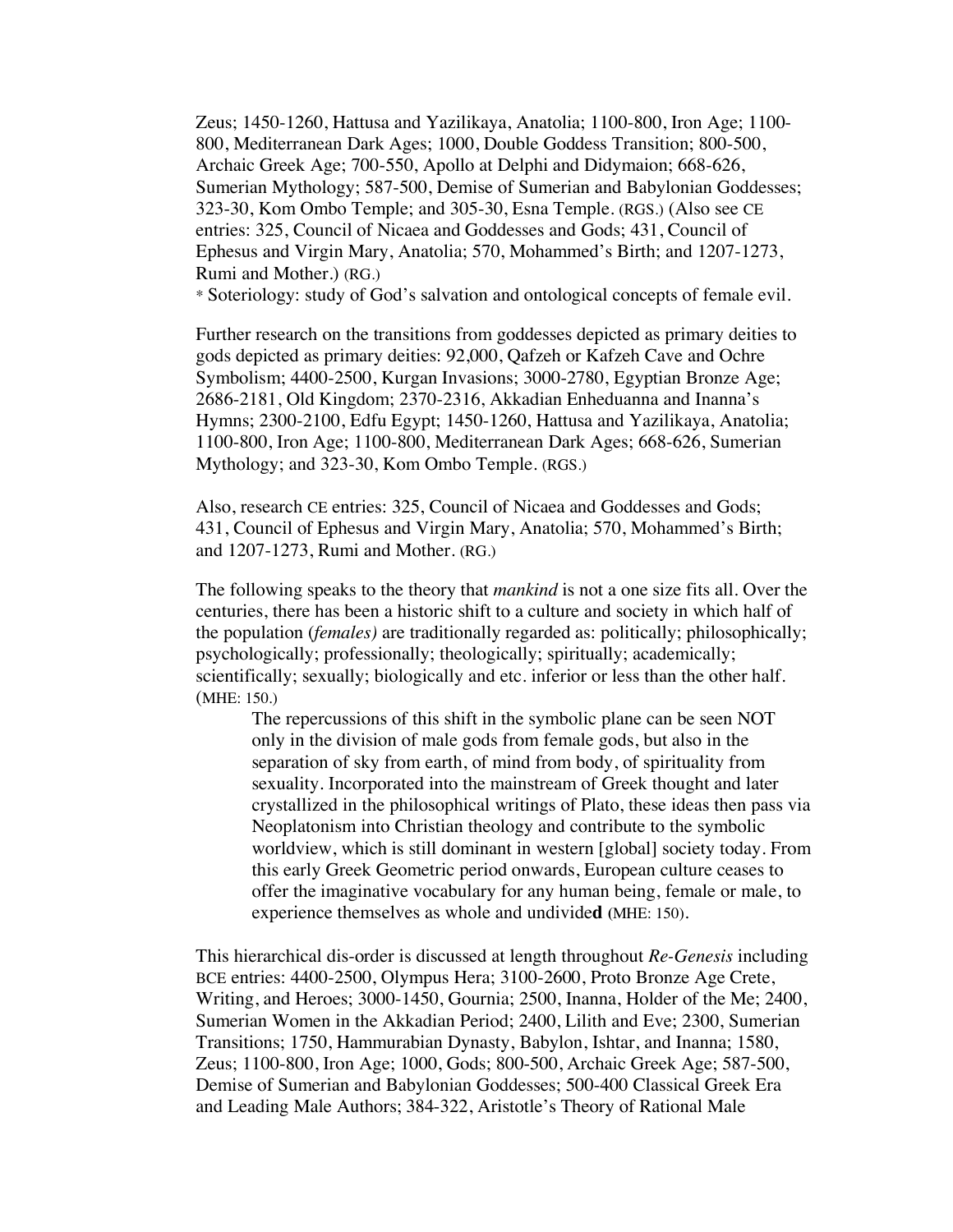Dominance; and First Century BCE-Sixth Century CE, Summary of Female Catholic Priests and Synagogue Leaders.

Further Horus and descent research: 2300-2100, Edfu Egypt. (RGS.)

Further cathedra goddesses research: 8300-4500, Sha'ar Hagolan (Sha'ar HaGolan); 7250-6150, Çatal Hüyük, Anatolia; 7100-6300, Cathedra Goddess of the Beasts; 5500-3500, Cucuteni (Tripolye) Culture, Eastern Europe; 5400-3500, Ancient Aphrodite: Chalcolithic or Copper Age; 3250, Scorpion Tableau, Earliest Egyptian Proto-Hieroglyphics; 3000-2000, Anatolia, Kubaba and the Hittites; 2500, Inanna, Holder of the Me; 2000, Asherah; 900, Taanach, Canaanite Libation Stand; 800-700, Kuntillet Ajrud and Khirbet El-Qom; 750-650, Cybele and King Midas, Anatolia; 550, Cathedra Goddess Kourotrophos, Megara Hyblaea, Sicily; and 400, Cathedra Goddess Isis. (RGS.)

Further Egyptian research:

- Bleeker, C. J. "Isis and Hathor: Two Ancient Egyptian Goddesses." *Book of The Goddess, Past and Present: An Introduction to Her Religion.* Ed. Saul M. Olyan. New York, NY: Crossroads Press, 1988. 29-48. (IAH.)
- Budge, E. A. Wallace. *The Gods of the Egyptians.* New York, NY: Dover, 1969. (TGTE.)
- \_\_\_\_\_\_. Introduction. *The Book of the Dead: The Hieroglyphic Transcript and Translation into English of the Papyrus of Ani*. 1895. Avenel, NJ: Gramercy Books, 1994. (BD.)
- Edwards, Amelia Ann Blanford. "The Origin of Portrait Sculptures, and the History of the Ka." *Egypt and Its Monuments: Pharaohs, Fellahs and Explorers*. New York, NY: Harper & Bros., 1891. 113-156. (OPS.)
- Erman, Adolf. *Life in Ancient Egypt.* 1894. Tran. H. M. Tirard. London, England: Constable Publications, 1971. (LIAE.)
- Hornung, Erik. *Conceptions of God in Ancient Egypt: The One and the Many*. Ithaca, NY: Cornell University Press, 1982. (CGA.)
- Lubell, Winifred Milius. "Temples of the Great Goddess." *Heresies: A Feminist Publication on Art and Politics.* (Revised Edition). 2.1, Issue 5 (1982): 32-39. (TGG.)
- Lesko, Barbara S. *The Remarkable Women of Ancient Egypt*. Providence, RI: BC Scribe, 1987. (RW.)
- \_\_\_\_\_. Ed. *Women's Earliest Records: From Ancient Egypt and Western Asia*. Atlanta, GA: Scholars Press, 1989. (WER.)
- \_\_\_\_\_. *The Great Goddesses of Egypt*. Norman, OK: University of Oklahoma Press, 1999. (GGOE.)
- Showerman, Grant. *The Great Mother of the Gods*. 1902. Chicago, IL: Argonaut, 1969. (GMG.)
- Witt, Reginald Eldred. *Isis in the Graeco-Roman World*. *(Isis in the Ancient World.)* Ithaca, NY: Cornell University Press, 1971. (IG.)

IMAGE: KA GODDESS NUT/NEIT AND GOD RA: EGYPT.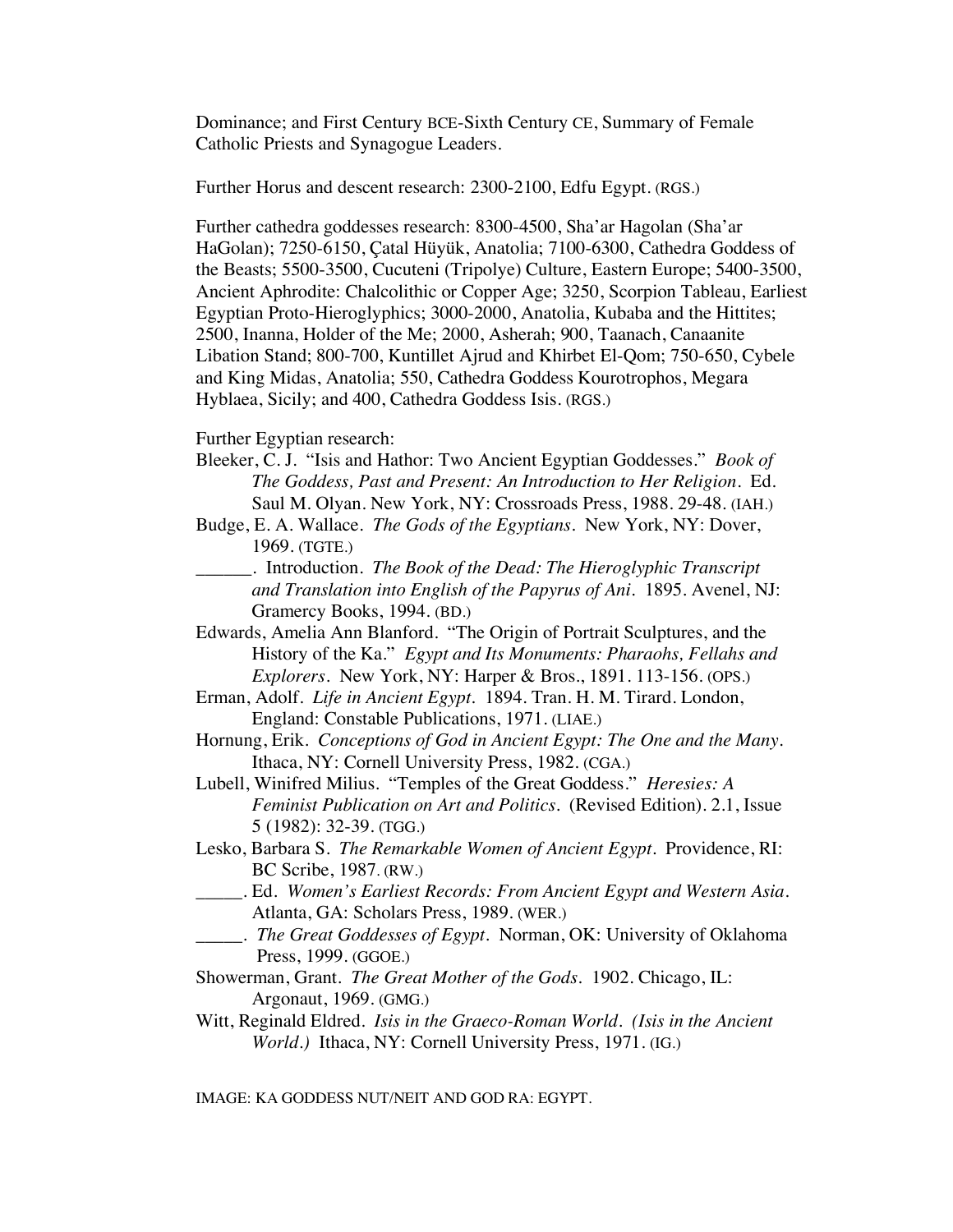PHOTO: © GSA. DESCRIPTION: HIEROGLYPHIC NUT/NEIT BIRTHING GOD RA AND HORUS ON EXTERIOR WALL OF MUT'S BIRTHING ROOM. SLIDE LOCATION EGYPT, SHEET 29, ROW 1, SLEEVE 3, SLIDE #137, BCE. CO\_EGY\_S29\_R1\_SL3\_S137.jpg SHOT ON LOCATION: LUXOR TEMPLE: LUXOR, EGYPT. NOTE 1: MAMMISI BIRTHING HOUSES, ROOMS AND MIDWIFERY WERE COMMONPLACE AS "BUILT TO EMPHASIZE THE DIVINE BIRTH OF THE PHARAOHS."

(STWE: 157.) NOTE 2: NEITH WAS ALSO KNOWN AS UTU THE GREAT ONE. AS UTU, SHE IS CREDITED FOR HAVING BIRTHED GOD RA (FE: 94-95; RGS).

NOTE 3: FIELDWORK PROJECT 1989.

IMAGE: EGYPTIAN SUN GOD RA AT HATSHEPSUT'S TEMPLE: LUXOR, EGYPT. DESCRIPTION: STANDING SUN GOD RA, "COMPLETED BY ABSORBING OTHERS." (TGTE.)

SLIDE LOCATION EGYPT, SHEET 32, ROW 2, SLEEVE 2 SLIDE #194. BCE. CO\_EGY\_S32\_R2\_SL2\_S194.jpg

SHOT ON LOCATION: IN THE PUNT COLONNADE AT HATSHEPSUT TEMPLE IN THE WEST BANK VALLEY OF QUEENS: LUXOR, EGYPT.

NOTE 1: "PUNT IS THE MODERN COAST OF ERITREA AND SOMALIA (BWA: 79)." NOTE 2: NEITH WAS ALSO KNOWN AS UTU THE GREAT ONE. AS UTU, SHE IS CREDITED FOR HAVING BIRTHED GOD RA (FE: 94-95; RGS). NOTE 3: FIELDWORK PROJECT 1989.

IMAGE: EGYPTIAN SUN GOD RA AT HATSHEPSUT'S TEMPLE: LUXOR, EGYPT. DESCRIPTION: DETAILS OF STANDING SUN GOD RA, "COMPLETED BY ABSORBING OTHERS." (TGTE.)

SLIDE LOCATION EGYPT, SHEET 32, ROW 2, SLEEVE 3, SLIDE 195. BCE. CO\_EGY\_S32\_R2\_SL3\_S195.jpg

SHOT ON LOCATION: IN THE PUNT COLONNADE AT HATSHEPSUT TEMPLE IN THE WEST BANK VALLEY OF QUEENS: LUXOR, EGYPT.

NOTE 1: "PUNT IS THE MODERN COAST OF ERITREA AND SOMALIA (BWA: 79)." NOTE 2: NEITH WAS ALSO KNOWN AS UTU THE GREAT ONE. AS UTU, SHE IS CREDITED FOR HAVING BIRTHED GOD RA (FE: 94-95; RGS). NOTE 3: FIELDWORK PROJECT 1989.

IMAGE: ANKH, OPEN AIR MUSEUM: KARNAK, EGYPT. PHOTO: © GSA. DESCRIPTION: HIEROGLYPHIC IMAGE OF GODDESS WITH ANKH BREATHING LIFE INTO KING SUGGESTING MATRILINEAL DESCENT, THEREFORE IMPARTING BOTH LEGITIMACY AND DIVINITY TO KINGS. SLIDE LOCATION EGYPT, SHEET 25, ROW 1, SLEEVE 2, SLIDE #94D, BCE. CO\_EGY\_S25\_R1\_SL2\_S94D.jpg SHOT ON LOCATION: OPEN AIR MUSEUM: KARNAK, EGYPT. NOTE 1: INCLUDED IN AN ICONOGRAPHIC INTERPRETATION OF A GODDESS WITH AN ANKH IS HIEROS GAMOS. (APL: 2-23-1999.) NOTE 2: "THE HIEROS GAMOS FROM WHENCE A ROYAL SOVEREIGN GETS HIS [OR HER] POWER AND THIS IS THE GODDESS HERSELF (APL: 2-23-1999)." NOTE 3: FIELDWORK PROJECT 1989.

IMAGE: APHRODITE'S BLACK TRIANGULAR STONE (EGYPTIAN KA/ANKH) COIN FROM THE PAPHIAN SANCTUARY: KOUKLIA, CYPRUS. PHOTO: © GSA. DESCRIPTION: COIN OF APHRODITE'S BLACK TRIANGULAR (VULVA-SHAPE) BAETYL **(**STONE), PAPHIAN SANCTUARY IN KOUKLIA, CYPRUS.  $(TRIANGE/ANKH = FEMALE SIGN OF LIFE.)$ SLIDE LOCATION CYPRUS, SHEET 3, ROW 2, SLEEVE 2, SLIDE #2, 198-217 AD. CU\_CYP\_S3\_R2\_SL2\_S2.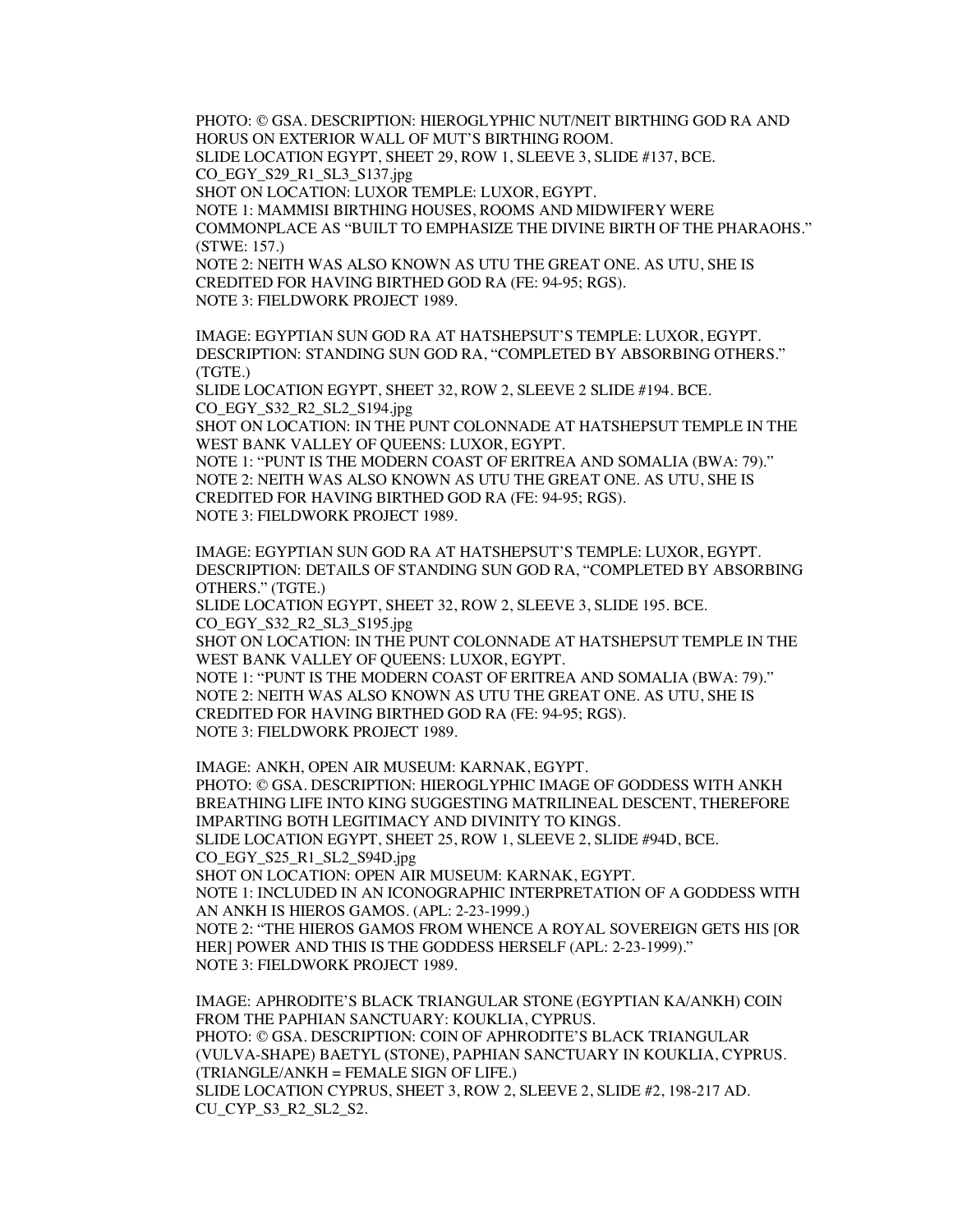SHOT ON LOCATION: BRITISH MUSEUM: LONDON, ENGLAND. NOTE 1: COMPARISON ALSO NOTED AT KING TUT EXHIBIT, DE YOUNG MUSEUM (SF CA) ON 6-27-09.

NOTE 2: AN ICONOGRAPHIC INTERPRETATION OF THE ANKH INCLUDES HIEROS GAMOS. (APL: 2-23-1999.)

NOTE 3: "THE HIEROS GAMOS FROM WHENCE A ROYAL SOVEREIGN GETS HIS [OR HER] POWER AND THIS IS THE GODDESS HERSELF (APL: 2-23-1999)." NOTE 4: "THE KA IS ALSO THE GENERIC SYMBOL FOR THE FEMALE, THE PLANET *VENUS,* AND THE EGYPTIAN ANKH (RGS)." (SOURCE IS ENTRY ABOVE.)

NOTE 5: FIELDWORK PROJECT 2002.

IMAGE: CATHEDRA (THRONED) ISIS NURSING HORUS: EGYPT.

PHOTO: © GSA. DESCRIPTION: HORUS NURSED BY CATHEDRA ISIS ON HER THRONE, SOURCE OF ROYAL LINEAGE.

SLIDE LOCATION EGYPT, SHEET 44, ROW 2, SLEEVE 5, SLIDE #10, BCE.

CO\_EGY\_S44\_R2\_SL5\_S10.jpg (ALSO RE-GENESIS PHASE 2:

IT\_RPT\_S2\_R3\_SL2\_S10.jpg) (Also Symposium 2016 disk.)

SHOT ON LOCATION: METROPOLITAN MUSEUM OF ART: NEW YORK, NY.

NOTE 1: "AN ICONOGRAPHIC INTERPRETATION OF THE CATHEDRA ISIS INCLUDES HIEROS GAMOS (APL: 2-23-1999)."

NOTE 2: "THE HIEROS GAMOS FROM WHENCE A ROYAL SOVEREIGN GETS HIS [OR HER] POWER AND THIS IS THE GODDESS HERSELF (APL: 2-23-1999)." NOTE 3:

'IT IS THE THRONE THAT MAKES THE KING.' (BATB: 34.) GIVEN THAT LINEAGE (ROYAL AND OTHERWISE) IS MATRILINEAR, MOTHER GODDESS ISIS BESTOWS KINGSHIP AND THE ROYAL THRONE BY SUCKLING OR HOLDING THE ROYAL CANDIDATE ON HER LAP (BWA: 68) (RGS: 400 BCE, CATHEDRA GODDESS ISIS).

NOTE 4: FIELDWORK PROJECT 1993-2002.

IMAGE: CATHEDRA BIRD DEITY ISIS: EGYPT.

PHOTO: © GSA. DESCRIPTION: CATHEDRA BIRD DEITY ISIS OR AU-SET, (SEAT OR THRONE): SEATED BIRD GODDESS WITH DOWNTURNED WINGS, FULL THIGHS AND BUTTOCKS.

SLIDE LOCATION EGYPT, SHEET 40, ROW 2, SLEEVE 3, SLIDE #343A, PREDYNASTIC 4000 BCE.

CO\_EGY\_S40\_R2\_SL3\_S343A.jpg

SHOT ON LOCATION: MUSEUM OF EGYPTIAN ANTIQUITIES: CAIRO, EGYPT.

NOTE 1: MOTHER – CENTERED AFRICAN ISIS DATES BACK TO ARCHAIC EGYPT, 4000-3000 BCE (RGS). (SOURCE: ENTRY ABOVE.)

NOTE 2: AN ICONOGRAPHIC INTERPRETATION OF CATHEDRA (THRONE) ISIS INCLUDES HIEROS GAMOS. (APL: 2-23-1999.)

NOTE 3: "THE HIEROS GAMOS FROM WHENCE A ROYAL SOVEREIGN GETS HIS [OR HER] POWER AND THIS IS THE GODDESS HERSELF (APL: 2-23-1999)." NOTE 4:

'IT IS THE THRONE THAT MAKES THE KING.' (BATB: 34.) GIVEN THAT LINEAGE (ROYAL AND OTHERWISE) IS MATRILINEAR, MOTHER GODDESS ISIS BESTOWS KINGSHIP AND THE ROYAL THRONE BY SUCKLING OR HOLDING THE ROYAL CANDIDATE ON HER LAP (BWA: 68) (RGS: 400, CATHEDRA GODDESS ISIS).

NOTE 4: FIELDWORK PROJECT 1993-2002.

IMAGE: SEATED ISIS NURSING HARPOKRATES: EGYPT.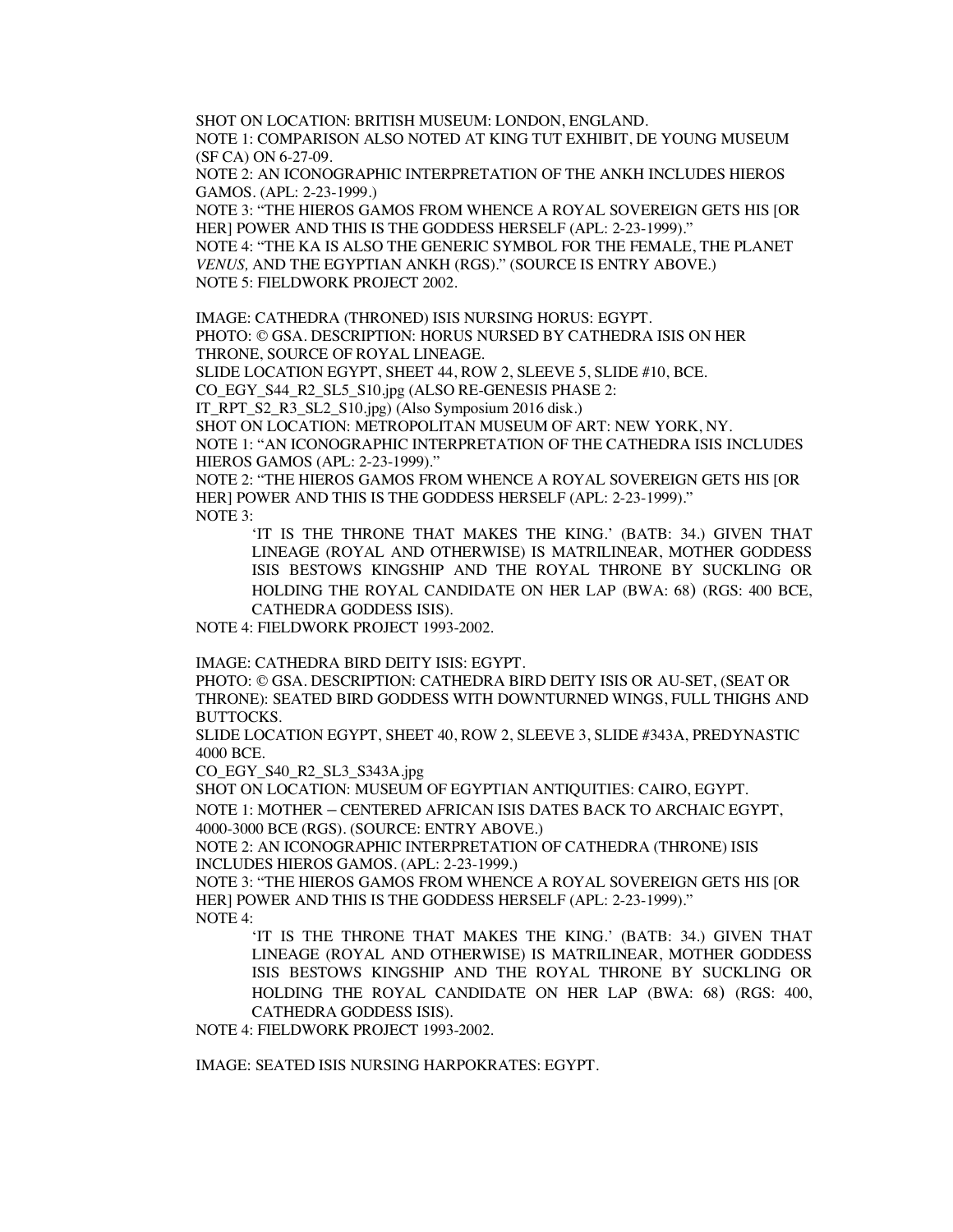PHOTO: © GSA. DESCRIPTION: SEATED ISIS WITH FULL MOON BETWEEN BULL HORNS, NURSING HARPOKRATES. MUT AND NEPHTHYS AT SIDES AND THREE COBRAS IN CENTER FRONT.

SLIDE LOCATION EGYPT, ADDENDUM 3, ROW 3, SLEEVE 3, SLIDE #2, 600 BCE. CO\_EGY\_AD3\_R3\_SL3\_S2.jpg

SHOT ON LOCATION: BRITISH MUSEUM: LONDON, ENGLAND. NOTE 1: THE COBRA (URAEUS) WAS ALSO UNDERSTOOD AS A THIRD EYE, ANALOGOUS TO ISIS' WISDOM, PROTECTION AND MYSTICAL INSIGHT (RGS). (SOURCE: RGS.)

NOTE 2: FIELDWORK PROJECT 1998.

IMAGE: HIEROGLYPHIC OF SEATED CATHEDRA GODDESS MAAT: KARNAK, EGYPT. PHOTO: © GSA. HIEROGLYPHIC IMAGE OF SEATED CATHEDRA GODDESS MAAT WITH OSTRICH FEATHER AND ANKH (FEMALE SYMBOL OF ETERNAL LIFE – OR – BREATH OF LIFE).

SLIDE LOCATION EGYPT, SHEET 24, ROW 4, SLEEVE 2, SLIDE #90A, BCE. CO\_EGY\_S24\_R4\_SL2\_S90A.jpg

SHOT ON LOCATION: OPEN AIR MUSEUM: KARNAK, EGYPT. NOTE 1: AN ICONOGRAPHIC INTERPRETATION OF CATHEDRA (THRONE) GODDESS MAAT INCLUDES HIEROS GAMOS. (APL: 2-23-1999.) NOTE 2: "THE HIEROS GAMOS FROM WHENCE A ROYAL SOVEREIGN GETS HIS [OR HER] POWER AND THIS IS THE GODDESS HERSELF (APL: 2-23-1999)."

NOTE 3: FIELDWORK PROJECT 1989.

IMAGE: HIEROGLYPHIC OF SEATED CATHEDRA GODDESS MAAT: KARNAK, EGYPT. PHOTO: © GSA. HIEROGLYPHIC IMAGE OF SEATED CATHEDRA GODDESS MAAT WITH OSTRICH FEATHER AND ANKH (FEMALE SYMBOL OF ETERNAL LIFE – OR – BREATH OF LIFE).

SLIDE LOCATION EGYPT, SHEET 24, ROW 4, SLEEVE 1, SLIDE #90, BCE. CO\_EGY\_S24\_R4\_SL1\_S90.jpg

SHOT ON LOCATION: OPEN AIR MUSEUM: KARNAK, EGYPT.

NOTE 1: AN ICONOGRAPHIC INTERPRETATION OF CATHEDRA (THRONE) GODDESS MAAT INCLUDES HIEROS GAMOS. (APL: 2-23-1999.)

NOTE 2: "THE HIEROS GAMOS FROM WHENCE A ROYAL SOVEREIGN GETS HIS [OR HER] POWER AND THIS IS THE GODDESS HERSELF (APL: 2-23-1999)." NOTE 3: FIELDWORK PROJECT 1989.

IMAGE: SEATED GODDESS MAAT: KARNAK, EGYPT. PHOTO: © GSA. DESCRIPTION: HIEROGLYPHIC IMAGE OF SEATED CATHEDRA GODDESS MAAT WITH OSTRICH FEATHER AND ANKH (FEMALE SYMBOL OF ETERNAL LIFE – OR – BREATH OF LIFE). SLIDE LOCATION EGYPT, SHEET 24, ROW 3, SLEEVE 4, SLIDE #86Y, BCE. CO\_EGY\_S24\_R3\_SL4\_S86Y.jpg SHOT ON LOCATION: OPEN AIR MUSEUM: KARNAK, EGYPT. NOTE 1: AN ICONOGRAPHIC INTERPRETATION OF CATHEDRA (THRONE) GODDESS MAAT INCLUDES HIEROS GAMOS. (APL: 2-23-1999.) NOTE 2: "THE HIEROS GAMOS FROM WHENCE A ROYAL SOVEREIGN GETS HIS [OR HER] POWER AND THIS IS THE GODDESS HERSELF (APL: 2-23-1999)." NOTE 3: AS NOTED IN *RE-GENESIS,* 1999 (RG: 29, 44), THESE 'THRONED' GODDESSES [SUCH AS MAAT] WERE ENVISIONED AND SUBSEQUENTLY NAMED, CATHEDRA

GODDESSES.

IMAGE: SEATED GODDESS MAAT: KARNAK, EGYPT.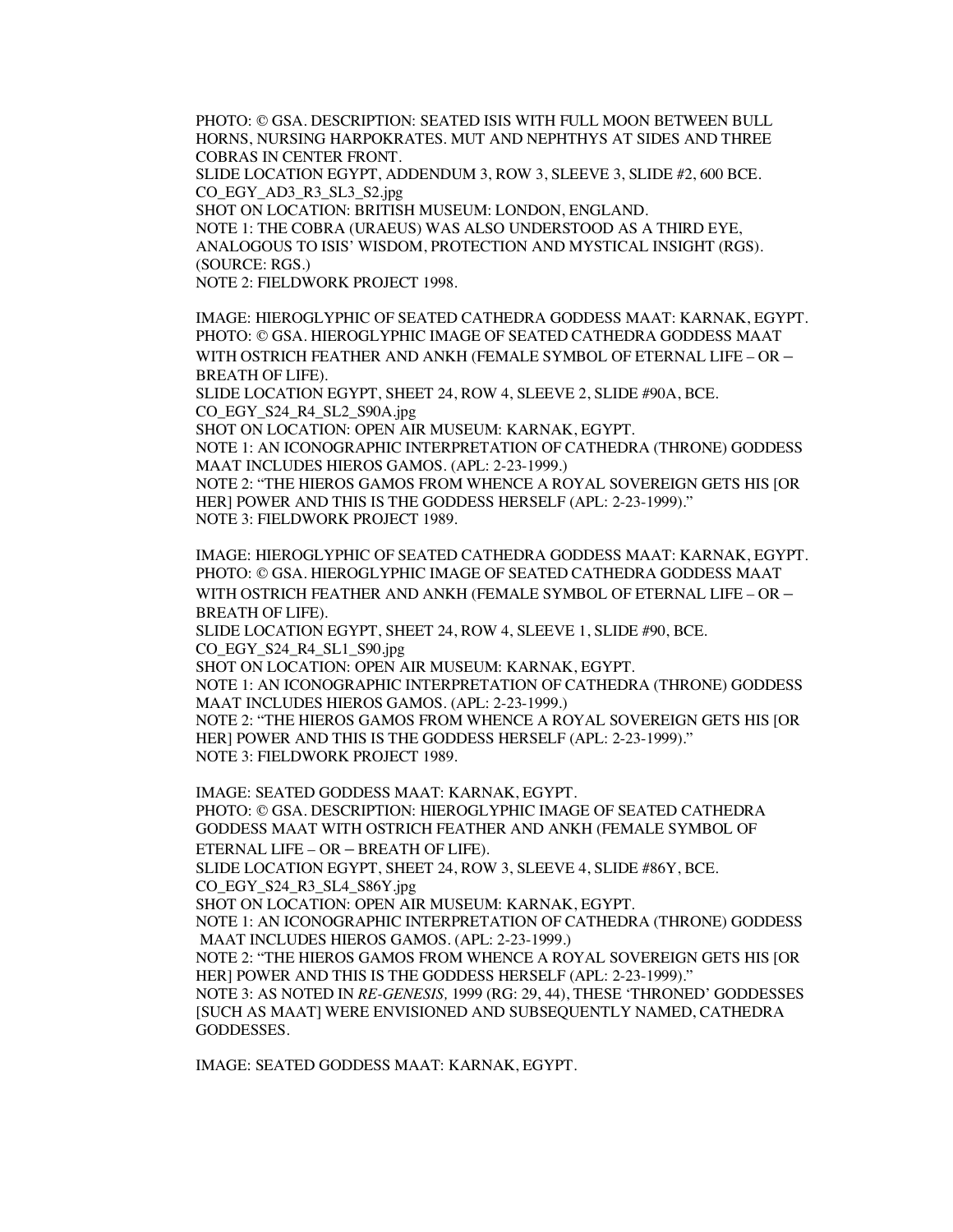PHOTO: © GSA. DESCRIPTION: RELIEF OF CATHEDRA (ENTHRONED) GODDESS MAAT WITH FEATHER AND TWO BREASTS ABOVE AND BELOW AT LUXOR TEMPLE, EGYPT.

SLIDE LOCATION EGYPT, SHEET 28, ROW 3, SLEEVE 5, SLIDE #133C, BCE. CO\_EGY\_S28\_R3\_SL5\_S133C.jpg

SHOT ON LOCATION: LUXOR TEMPLE: EGYPT.

NOTE 1: "EGYPTIAN MAAT OF TRUTH AND JUSTICE WHO NOT ONLY REBIRTHS THE GODS, BUT 'BREATHES OF LIFE (MG: 260-63; RGS).'(RGS: 2500, INANNA, HOLDER OF THE ME). "

NOTE 2: AN ICONOGRAPHIC INTERPRETATION OF THE CATHEDRA (ENTHRONED) GODDESS, THE ANKH, AND ROYAL WEDJAT (URAEUS) INCLUDES HIEROS GAMOS. (APL: 2-23-1999.)

NOTE 3: CATHEDRA (ENTHRONED). "THE FEMALE POWER BEHIND THE THRONE – BE IT THAT OF A QUEEN, PRINCESS OR GODDESS (CK: F1; RGS)."

NOTE 4: "THE HIEROS GAMOS FROM WHENCE A ROYAL SOVEREIGN GETS HIS [OR HER] POWER AND THIS IS THE GODDESS HERSELF (APL: 2-23-1999)." NOTE 5: WEDJAT OR WADJET IS ALSO KNOWN AS EDJO, UDJO, OR BUTO.

NOTE 6: FIELDWORK PROJECT 1989.

IMAGE: SEATED GODDESS NEITH: EGYPT. PHOTO: © GSA. DESCRIPTION: SEATED GODDESS NEITH, EGYPT. SLIDE LOCATION EGYPT, SHEET 24, ROW 4, SLEEVE 3, SLIDE #90B, BCE. CO\_EGY\_S24\_R4\_SL3\_S90B.jpg SHOT ON LOCATION: MUSEUM OF EGYPTIAN ANTIQUITIES: CAIRO, EGYPT.

NOTE 1: EGYPTIANS APPARENTLY ADHERED TO THE THEORY THAT THE *DIVINE SPARK* OR *KA,* LEAVES THE BODY AT DEATH AND RETURNS TO ITS DIVINE KA ORIGIN (OPS: 130). AS NEITH'S RECORDED FUNERAL RESPONSIBILITIES INC. 'THE IMMORTAL KA LIFE FORCE SOUL AND THE BA HEART SOUL, OF THE DISEASED' (RW: 20, 99), IT SUGGESTS THAT IT IS SHE WHO RITUALLY CALLS 'BACK THE DEAD TO HER WOMB? AS GATEWAY OF LIFE AND DEATH, SHE WAS THE WATERY WOMB … AND SHE TO WHOM ALL MUST RETURN' (TC: 83; BD: 161-3; RGS). (SOURCE: RGS.)

NOTE 2: AN ICONOGRAPHIC INTERPRETATION OF THE CATHEDRA (THRONE) GODDESS NEITH INCLUDES HIEROS GAMOS. (APL: 2-23-1999.) NOTE 3: "THE HIEROS GAMOS FROM WHENCE A ROYAL SOVEREIGN GETS HIS [OR HER] POWER AND THIS IS THE GODDESS HERSELF (APL: 2-23-1999)." NOTE 4: FIELDWORK PROJECT 1980-1989.

IMAGE: SEATED BIRD GODDESS, WINGED ISIS: EGYPT.

PHOTO: © GSA. DESCRIPTION: SARCOPHAGUS OF WINGED ISIS WITH THREE SONS OF HORUS. \*

SLIDE LOCATION EGYPT, SHEET 40A, ROW 1, SLEEVE 4, SLIDE #354, BCE. CO\_EGY\_S40A\_R1\_SL4\_S354.jpg

SHOT ON LOCATION: MUSEUM OF EGYPTIAN ANTIQUITIES: CAIRO, EGYPT. NOTE 1: ISIS AS, 'SORCERESS, APOTHECARY AND PHYSICIAN' (IG: 188-189) WAS ALSO A SEATED BIRD GODDESS, WITH FULL THIGHS AND BUTTOCKS. RE. BA –

BIRD OR BA – SOUL. (MG: 245-246.)

NOTE 2: \* DISCOVERED BY HENRI DE MORGAN IN NAGADA II, EGYPT. REPLICA. NOTE 3 RE. BA-BIRD OR BA – SOUL.

'IN A PARALLEL IMAGE,' THE PERSONAL BA – SOUL IS ONE'S SPIRIT SOUL THAT DURING THE DEATHING PROCESS MAY HOVER OR APPEAR AS A BIRD TO JOIN WITH THE KA SOUL, THE UNIVERSAL, GAIAN – LIFE – FORCE, THE GREAT MOTHER WHO BECKONS: 'BEHOLD I AM BEHIND THEE, I AM